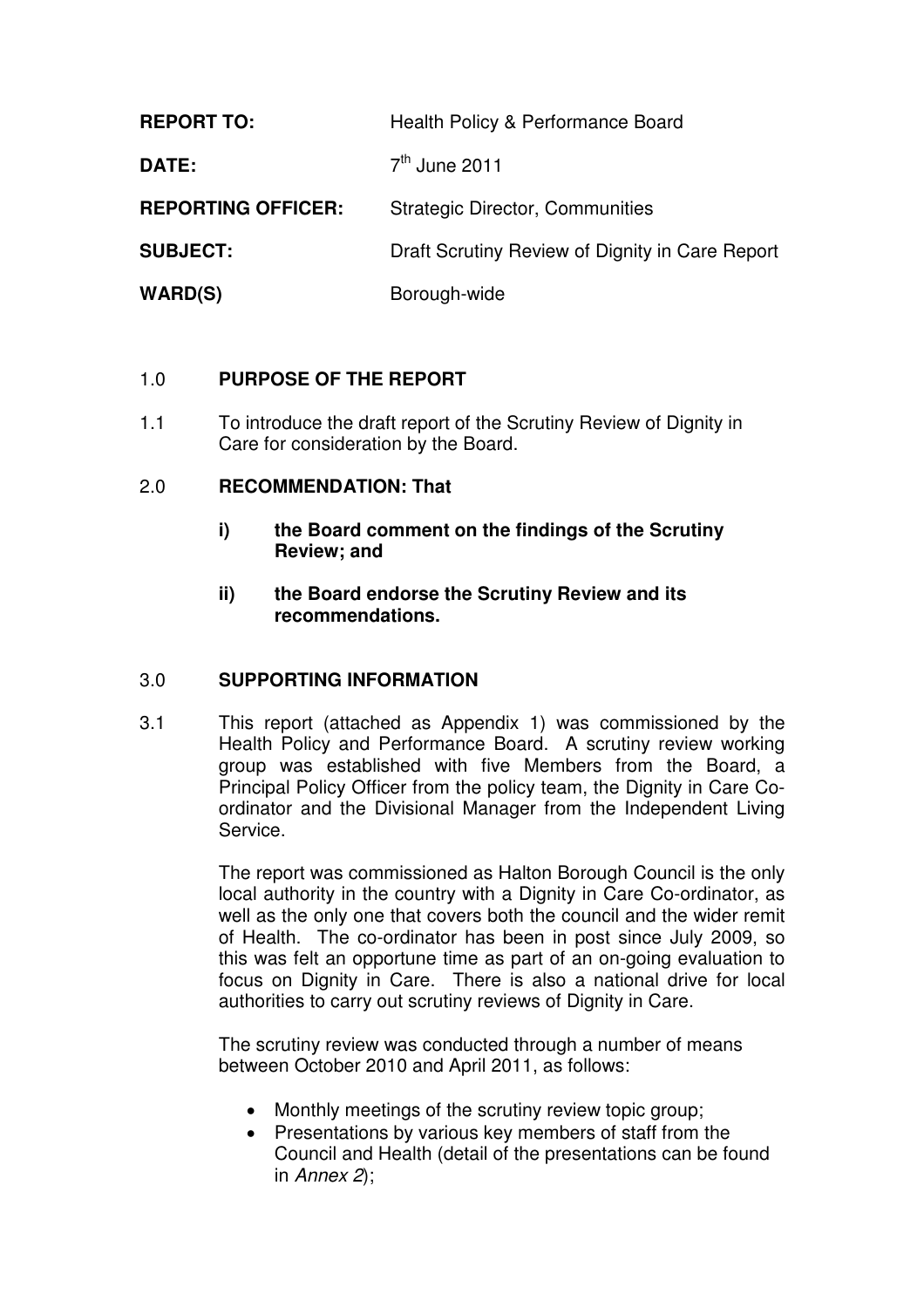- Provision of information;
- Service-user consultation:
- Field visit to a Productive Ward at Whiston Hospital

# 4.0 **POLICY IMPLICATIONS**

4.1 Existing policies are endorsed by the report.

## 5.0 **OTHER/FINANCIAL IMPLICATIONS**

5.1 The report makes a series of recommendations under each separate area of evidence that was scrutinised and have been collated into an Action Plan at Annex 5 for ease of reference and monitoring.

### 6.0 **IMPLICATIONS FOR THE COUNCIL'S PRIORITIES**

#### 6.1 **Children & Young People in Halton**

None identified.

#### 6.2 **Employment, Learning & Skills in Halton**

None identified.

#### 6.3 **A Healthy Halton**

The report and recommendations support the Council's strategic priority of Improving Health. Taking on board the recommendations from the report will be positive steps to improving Dignity in Care to the residents of Halton.

#### 6.4 **A Safer Halton**

None identified.

#### 6.5 **Halton's Urban Renewal**

None identified.

#### 7.0 **RISK ANALYSIS**

7.1 Identified within the report.

# 8.0 **EQUALITY AND DIVERSITY ISSUES**

8.1 None identified.